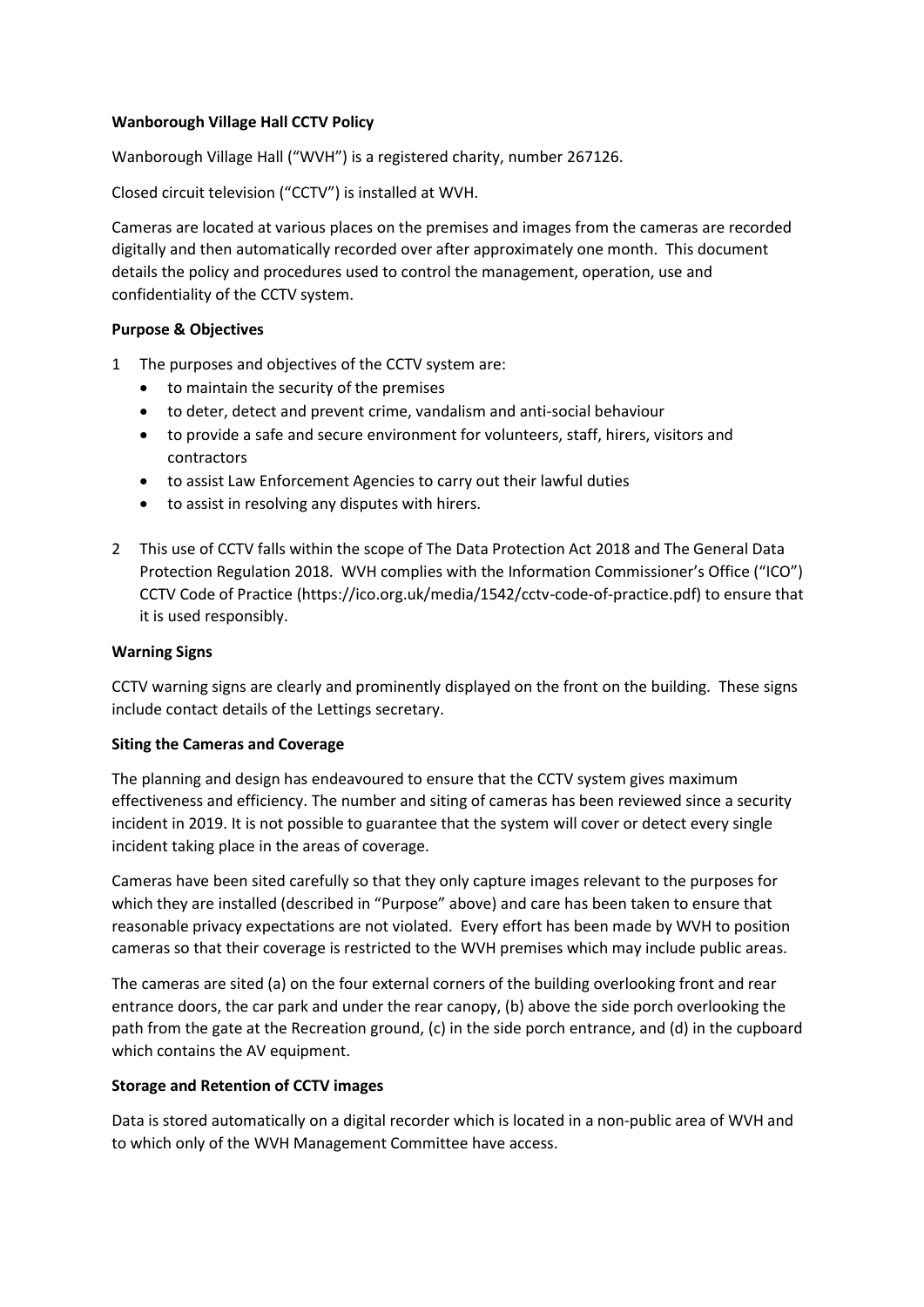Normally, recorded data will not be retained for longer than 4 weeks as the recorder overwrites data on reaching full capacity. On occasion, images may need to be retained longer where, for example, an incident has been identified or a Subject Access Request has been made or time is required to enable the Law Enforcement Agencies to collect relevant images or the Law Enforcement Agencies are investigating a crime and ask for images to be preserved to afford them the opportunity to view the information as part of an active crime investigation. All retained images will be stored securely.

### **Access to CCTV Images and Disclosure**

Access to recorded images is restricted to members of the WVH Management Committee (WVHMC). The Treasurer of WVHMC has access to a cloud-based application to be able to view live and recorded images using a secure mobile app.

Disclosure of information will be controlled and consistent with the purpose(s) for which the CCTV system has been established. Once information is disclosed to a Law Enforcement Agency, they will become data controller for the copy which they hold.

The following guidelines will be adhered to in relation to the disclosure of images:

a) The disclosure of images will be in line with the above Objectives and will be controlled under the supervision of the Data Controller or his/her deputy;

b) A log will be maintained itemising the date, time(s), camera, person copying, person receiving and reason for the disclosure;

c) The appropriate disclosure documentation from the Law Enforcement Agencies will be filed for future reference;

d) Images must not be forwarded to the media for entertainment purposes or be placed on the internet;

e) Images must not be copied in any way, eg photographed, downloaded or printed for use other than described in the objectives;

f) Images will only be released to the media for identification purposes in liaison with the Law Enforcement Agencies;

g) The method of disclosing images should be secure to ensure that they are only seen by the intended recipient; and

h) Images of third parties not relevant to the investigation should be obscured where possible to prevent unnecessary identification.

#### **Subject Access Requests**

Individuals have the right to request access to CCTV footage relating to themselves under The General Data Protection Regulation.

All requests for access should be made by e-mail or in writing to the WVMC, providing sufficient information to enable the footage relating to them to be identified, ie date, time and location. WVH will respond to requests within 4 weeks of receiving the written request.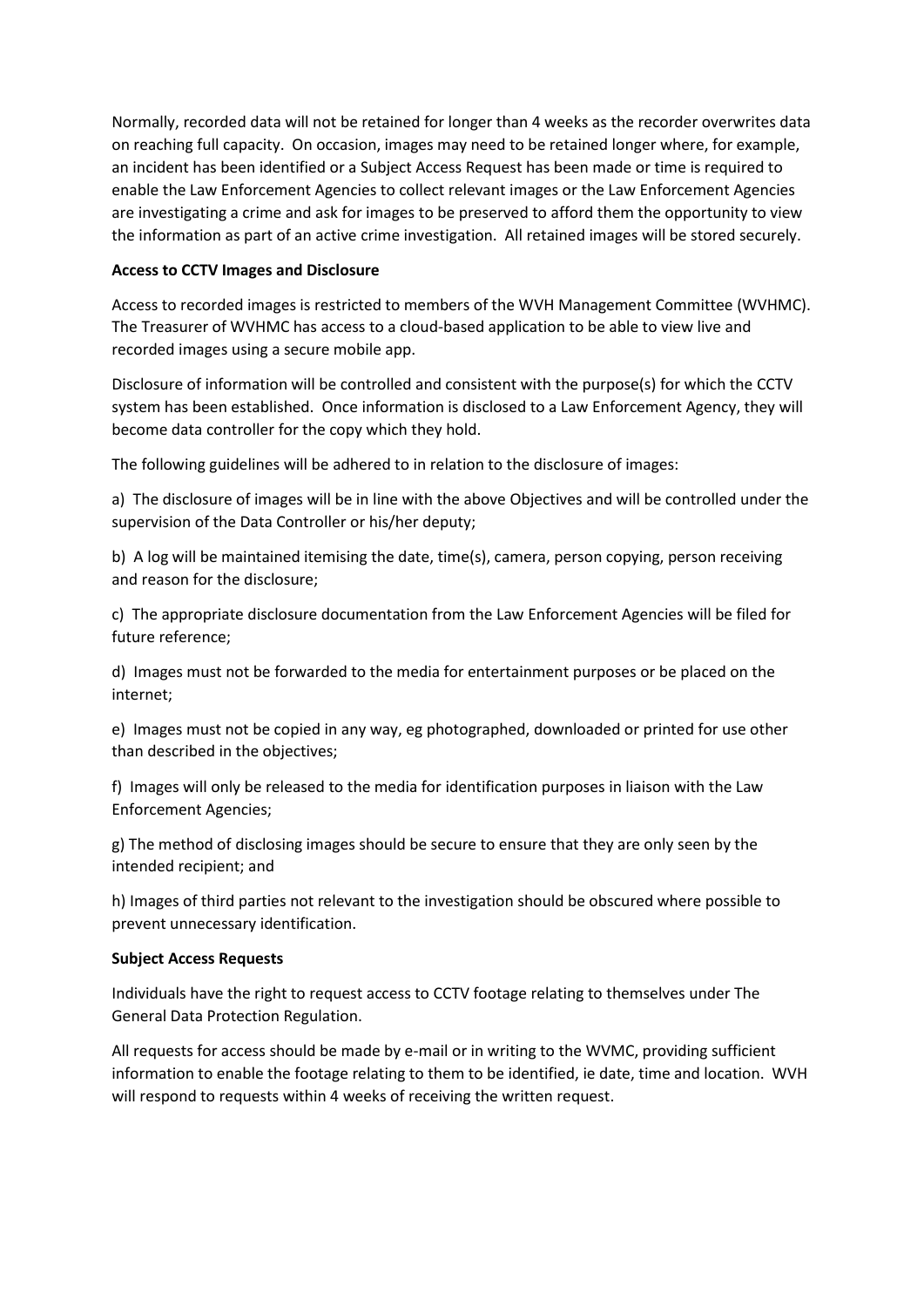All requests for access are recorded. If disclosure is denied, the reason is documented and the individual will be informed within at least 4 weeks of the reason and their right to complain to a statutory authority. WVH reserves the right to refuse access to CCTV footage where this would prejudice the legal rights of other individuals or jeopardise an ongoing investigation.

A fee of £10 may be charged for a Subject Access Request, depending on circumstances.

# **Complaints**

Enquiries or complaints about the operation of WVH's CCTV system should be directed to the WVH Lettings secretary in the first instance at wvhletting@gmail.com.

## **Review**

This policy will be reviewed at least annually by the WVHMC or when new legislation requires this policy to be updated. The CCTV Notice appended to this policy forms a checklist for the WVHMC to use and is to be displayed on the noticeboard in the hall to provide assurances on the proper use of CCTV to volunteers, staff, hirers, visitors and contractors.